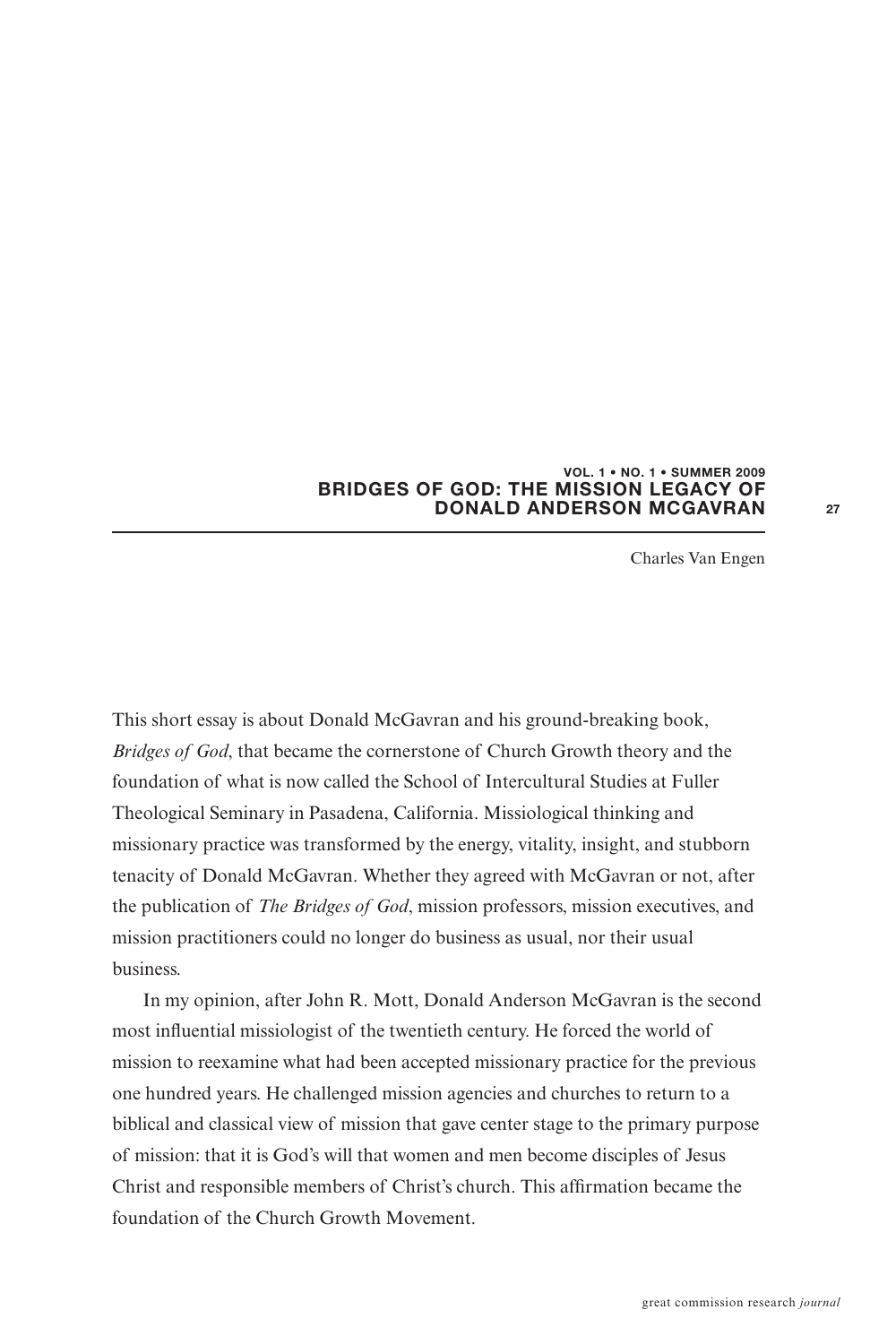

McGavran revitalized global missiological thinking by introducing entirely new disciplines into missiology—and it all began with the publication of *Bridges of God*. McGavran founded what would become the largest school of missiology in the world. Those who studied with him began the Church Growth Movement that quickly spawned branch movements in North America, England, India, Australia, Canada, Korea, and numerous other countries in Asia and Africa. He founded a journal called the *Global Church Growth*. One of his associates, Ralph Winter, founded a publishing house named the William Carey Library. McGavran's teaching and writing stimulated research and writing that resulted in hundreds of published works in numerous denominations. Peter Wagner, McGavran's disciple and colleague, popularized McGavran's writings and, with McGavran, founded the North American Church Growth Movement. A professional society called the North American Society for Church Growth was born to continue the development of McGavran's ideas. From the late 1970s through the beginning of the 1990s, hundreds of pastors in the U.S. studied Church Growth in Fuller's Doctor of Ministry program. In Korea, one of McGavran's disciples, David Yonggi Cho, founded what would become the largest church in the world. Nearly

**28**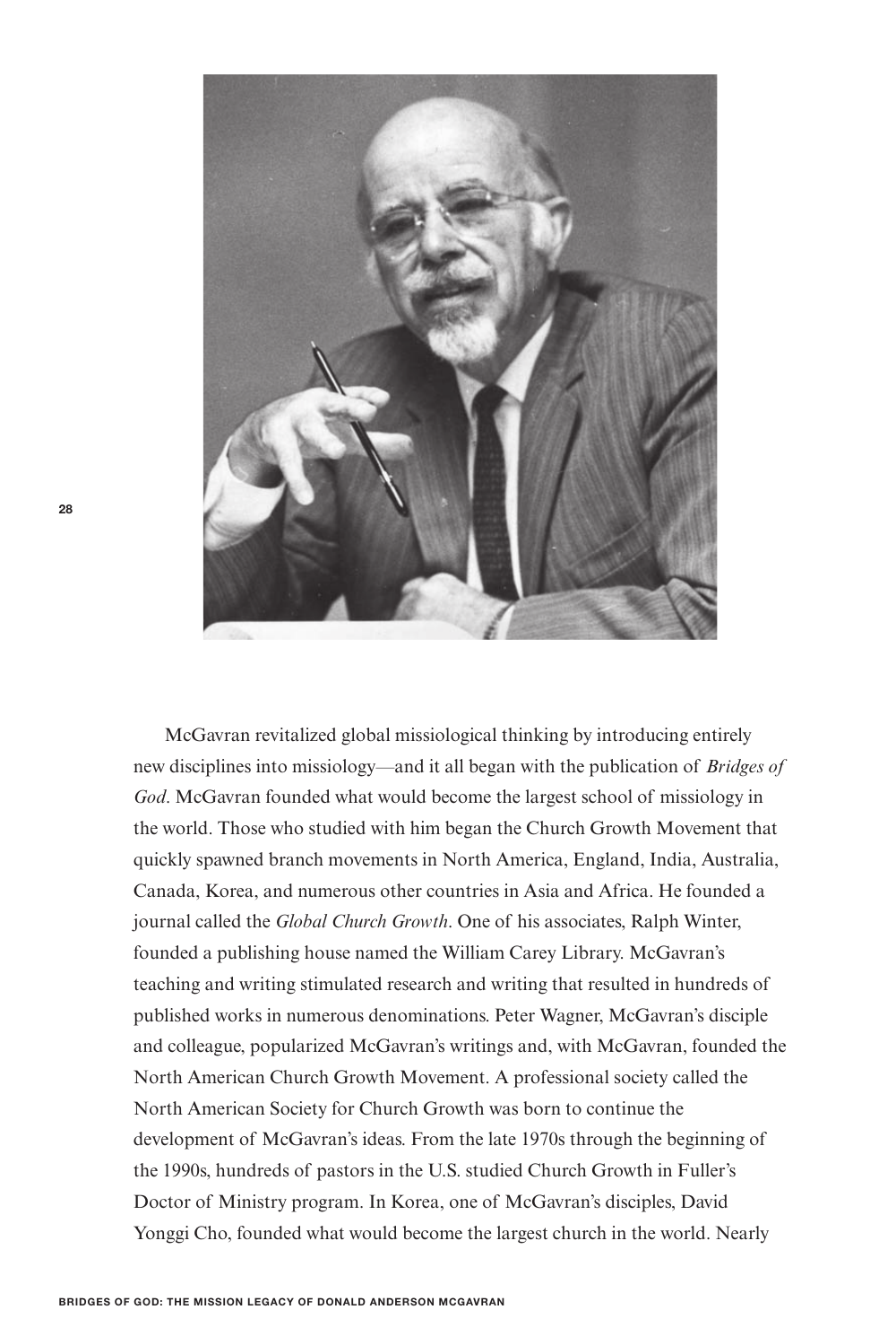all the theories about church planting Iow from the fountainhead of Donald McGavran's missiology.

McGavran called for the careful examination of social and cultural cohesion that could provide relational BRIDGES along which the Gospel could spread naturally. He suggested that there might be significant cultural and world view factors affecting a group's receptivity or resistance to the Gospel. He challenged everyone in missions to think about people groups rather than isolated individuals as the appropriate audience of Gospel presentation. He called for new converts to immerse themselves—and remain immersed—in their cultures and among their kin, rather than be extracted from their culture into mission stations, as had been the practice during the previous century. He challenged everyone who would listen to find culturally-appropriate ways to present the Gospel.

McGavran forced churches and mission agencies the world over to reconsider the importance of calling persons and people groups to faith in Jesus Christ rather than establish large institutions and build huge buildings, as had previously been the practice of most mission agencies. Donald McGavran and his associates also exerted a definitive, shaping influence on the Lausanne Movement, born in 1974. A host of other movements like DAWN, Adopt-a-People, and Natural Church Development cut their missiological teeth on McGavran's theories. In fact, many of McGavran's ideas are now standard practice for most evangelical Protestant mission agencies. Actually, McGavran's concepts are often taken for granted as the assumed way that evangelical mission is to be done, with little or no awareness of the one who first proposed them, nor of how revolutionary they were in the 1950s and 1960s.

We are presently at a stage in the development of the Church Growth Movement in which many people use the term "church growth" with little or no relationship to the original, theoretical foundation of the movement—and sometimes with seemingly little understanding of the theory itself. I am often asked to explain the foundational tenets of Church Growth theory. My answer is that Church Growth theory is founded on Donald McGavran's missiology, as he articulated that primarily in *The Bridges of God* and in the first edition of *Understanding Church Growth. McGavran defined mission in this way:* 

Up to this point, mission has been widely defined as "God's total program for (humanity)," and we have considered the alternatives arising from that definition. Mission may now be defined much more meaningfully. Since God as revealed in the Bible has assigned the highest priority to bringing men (and women) into living relationship to Jesus Christ, we may define mission narrowly as an enterprise devoted to proclaiming the Good News of Jesus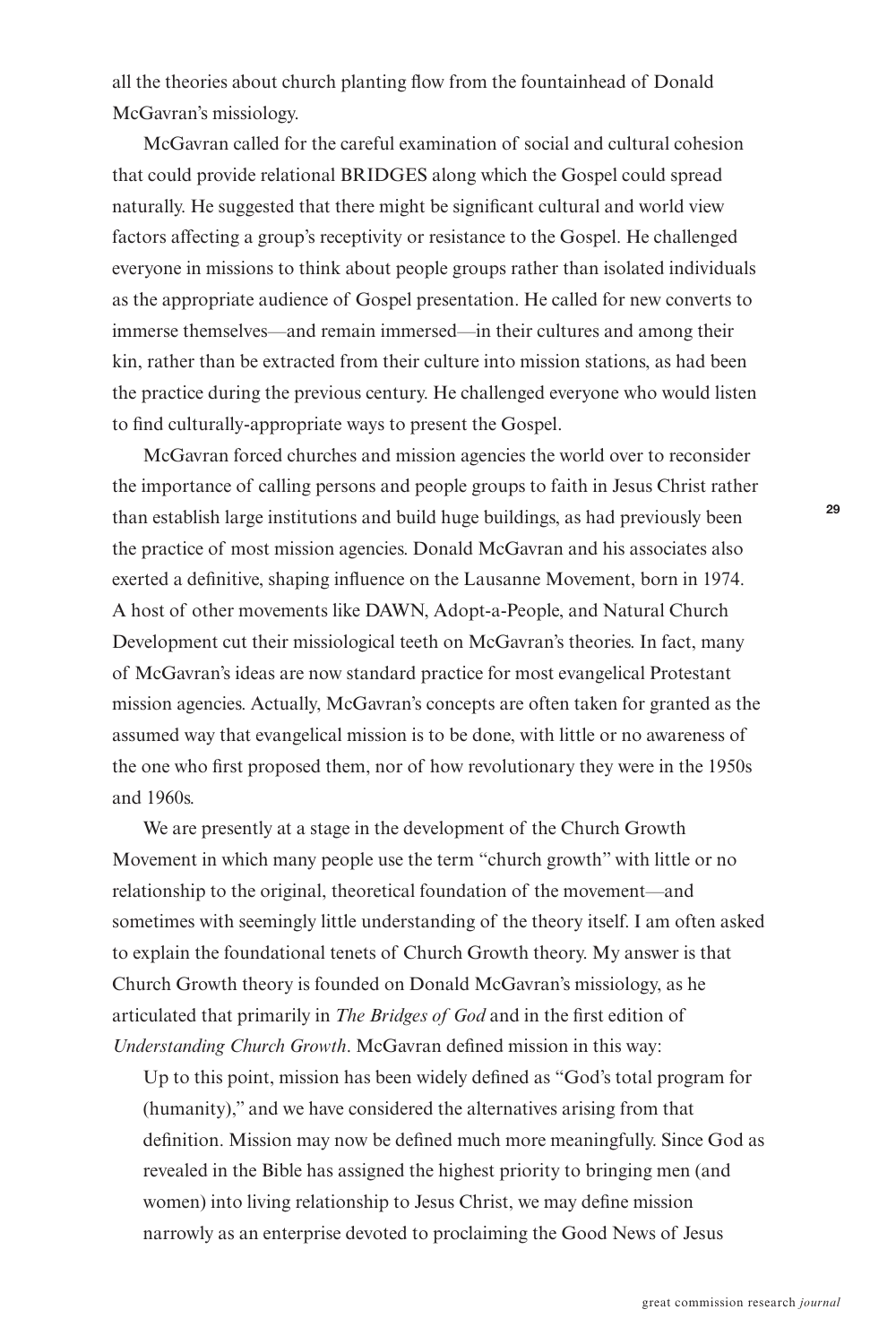Christ and to persuading men (and women) to become His disciples and dependable members of His Church. (*Understanding Church Growth*. 1970, p35)

From his earliest research efforts in India, in partnership with J. Waskom Pickett, McGavran was interested in how a group of Christians interfaced with the context (he called this being an "indigenous church"), and what attitude those Christians exhibited toward each other and toward those in their context who were not yet Christians. As can be appreciated from a reading of *Bridges of God*, McGavran was interested in numbers only, as these represented the men and women who had come to faith in Jesus Christ.

McGavran was adamant that women and men should not have to cross unnecessary cultural barriers to become Christians. This affirmation is two pronged. It recognizes the sinfulness of humans and their need for conversion (thus there are necessary barriers), yet they are to be free to do this within their own cultural modes (thus there are unnecessary barriers).

Like a building constructed of five columns, Church Growth theory is grounded upon a foundation of Scripture that draws from a classical reading of the Bible regarding God's mission (missio Dei). The foundational value of McGavran and the Church Growth Movement is that God does not want any to perish, but rather desires that all would come to repentance (2 Peter 3:9). Church Growth theory utilizes all appropriate social sciences and many other related disciplines in order to find culturally and socially appropriate ways to invite women and men to become disciples of Jesus Christ and responsible members of Christ's church. When this occurs, the church grows. Grounded in that biblical perspective, the following five pillars could be visualized as supporting the roof of Church Growth theory and practice.

- A. The God Who Seeks is the Merciful God Who Finds. McGavran: "IT IS GOD'S WILL . . ."
- B. The Lost World of People is the Context of God's Finding Mission. McGavran: ". . . THAT LOST WOMEN AND MEN BE FOUND . . ."
- C. The Central, Saving Grace in Jesus Christ. McGavran: ". . . BECOME . . . DISCIPLES OF (JESUS CHRIST) . . ."
- D. The Holy Spirit is the Principle Agent of the Growth of the Church. McGavran: ". . . AND BROUGHT . . ."
- E. The Church: Primary Instrument/Penultimate Goal of Church Growth McGavran: ". . . INTO RESPONSIBLE MEMBERSHIP IN CHRISTIAN CHURCHES."

The foundation of these five pillars is God's mission as revealed in the Bible.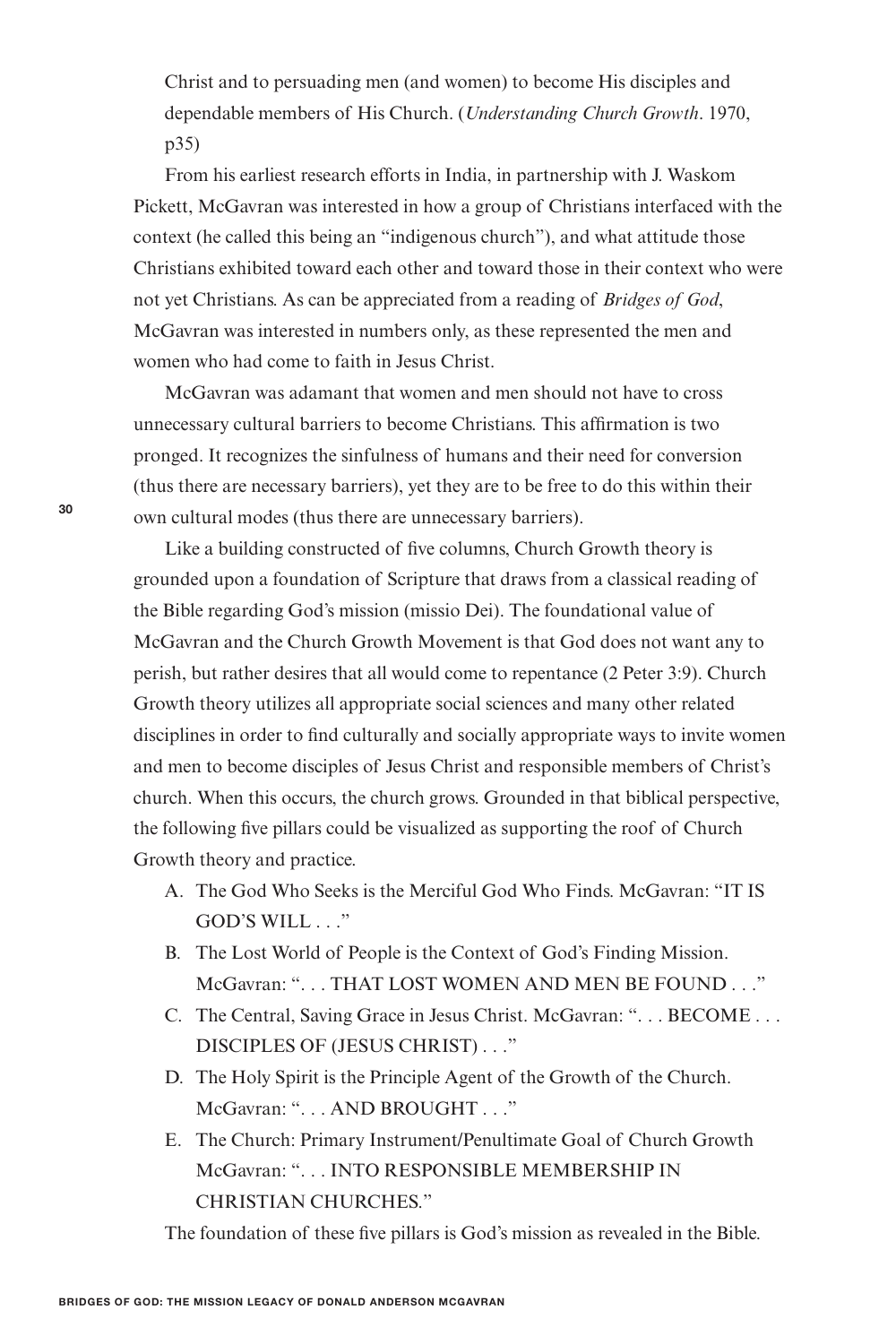

This foundation is self consciously rooted in the deep cultural themes of each distinct context. The arch that holds the five pillars together is McGavran's definition of mission: "It is God's will that women and men become disciples of Jesus Christ and responsible members of Christ's Church." The roof of this building is a creative, entrepreneurial, free-wheeling, open-ended, contextuallyappropriate, and biblically faithful proclamation that Jesus is Lord.

The ultimate goal of mission in Church Growth theory is not the church: it is the coming of the kingdom of God. One day the church will cease to exist and "every knee shall bow" (some willingly and some unwillingly) before Jesus Christ. The New Jerusalem will be the final reality in which the church as we know it ceases to exist. Thus the health, growth, and development of churches is merely a penultimate goal of mission. The final goal of Church Growth missiology is the blessed hope that people (the ethne) will be gathered from every tribe, tongue, family, and nation around the throne of the Lamb. All other missional objectives pale in importance to this central, biblical vision of Church Growth.

Here, then, is Donald McGavran's legacy, for which we are deeply grateful as we celebrate the forty years of ministry of the Fuller Theological Seminary's School of Intercultural Studies.